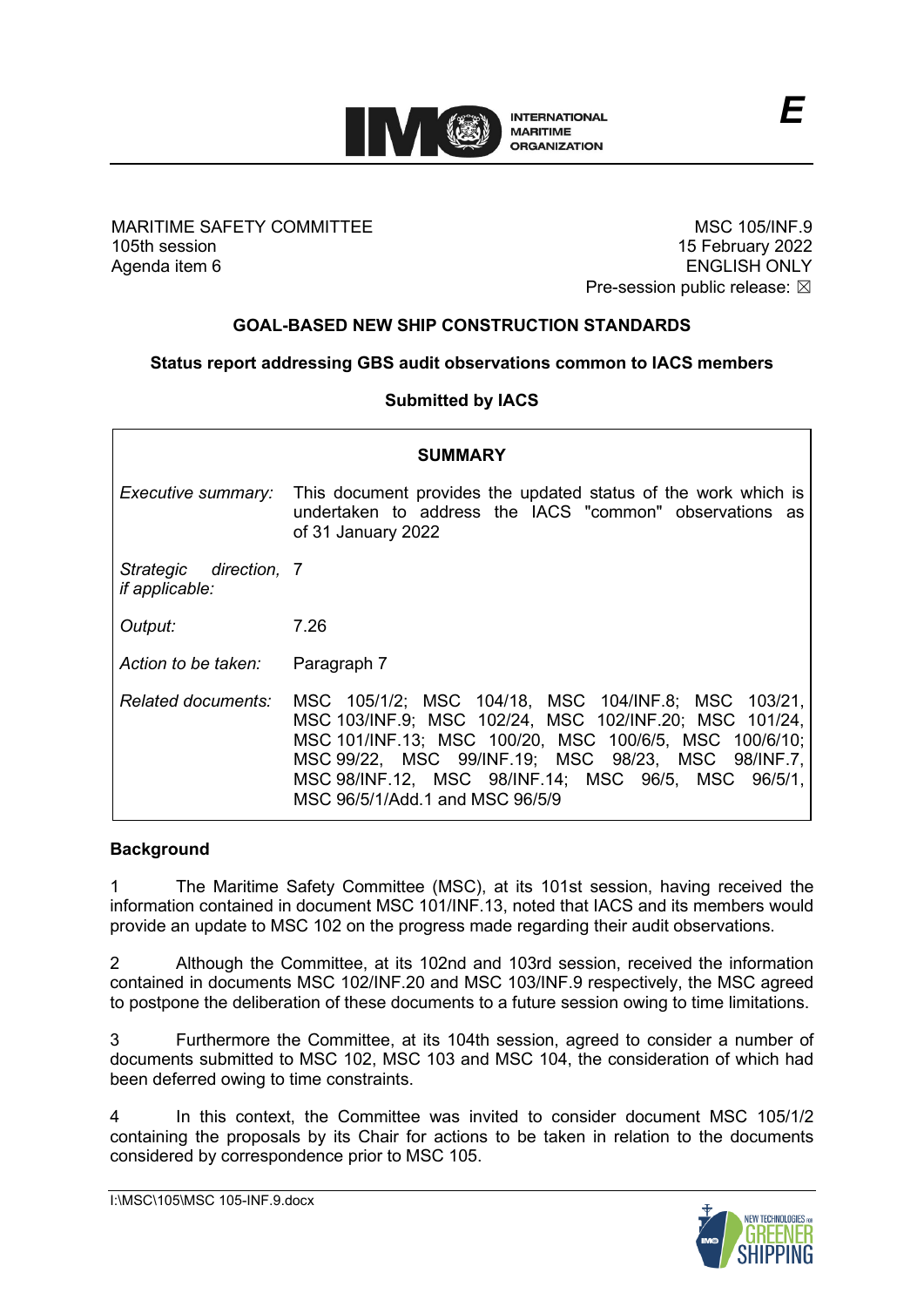## **Updated reports on the status as of 31 January 2022**

5 IACS has prepared updated reports on the status of work to address the "common" (to IACS members) observations of both, the initial verification and the first maintenance verification. These updated reports are provided in the annex to this document and are relevant to the work in progress.

6 The reports related to the observations the work on which is completed, are not included in this document and can be found in documents MSC 98/INF.12, MSC 99/INF.19, MSC 101/INF.13, MSC 102/INF.20 and MSC 103/INF.9.

### **Action requested of the Committee**

7 The Committee is invited to note the information provided.

\*\*\*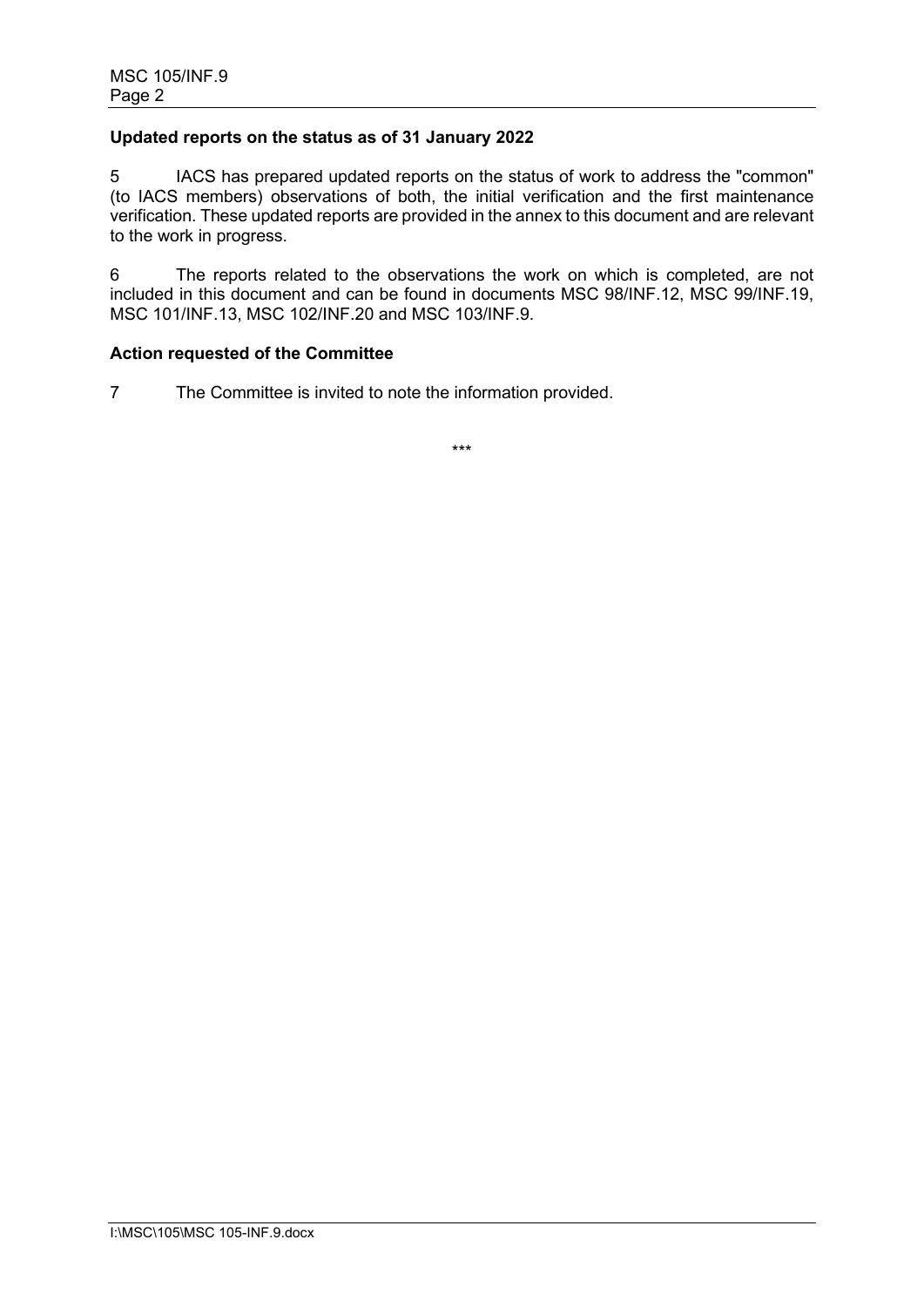## **ANNEX**

#### **STATUS REPORTS ON ADDRESSING OBSERVATIONS**

| <b>Submitted to: IMO Secretariat</b><br>Date: 31 January 2022 | <b>Observation No.:</b><br><b>IACS/2015/FR1-8/OB/02</b> |
|---------------------------------------------------------------|---------------------------------------------------------|
| <b>Corrective Action Plan:</b>                                | <b>Audit Report:</b>                                    |
| Annex 2 of MSC 96/5/1/Add.1                                   | Annex 13, page 8 of MSC 96/5                            |

**Observation** (extracted from the audit report – part only)

Modern data show both an increase in mean significant wave height for the North Atlantic and that more extreme weather is being experienced in recent years, including the existence of rogue waves and the possible effect of climate change. However, IACS Rec. No.34 that is based on old wave statistics was last revised in 2000/2001 and there is no evidence of monitoring since its adoption. While the TB report notes that significant discrepancies are observed between predictions by different databases, no studies have been submitted to show how new data have been assessed to conclude that none of the new databases could be used, nor has any sensitivity study been provided to assess the potential effect of the new data on motions and loads.

#### [paragraphs omitted]

The audit has not found sufficient justification that the wave data used in the rules properly represent North Atlantic conditions.

#### **Detailed Action Plan**

- 1. Periodical reviewing the available information on published or commercially available new wave data.
- 2. Updating the mathematical model and Technical Background Report using the information on new wave data when reliable data are available.
- 3. Updating the information contained in IACS Rec. 34 on probabilities of occurrence of the sea states (scatter diagram) in the North Atlantic when reliable and accepted data are available.

#### **Deliverables**

1) Detailed plan to periodically review available wave data, taking into consideration weather routing as required.

The plan to determine how IACS Rec. 34 can be updated and identification of the source(s) of necessary reliable wave data were completed in January 2018.

2) Revised IACS Rec. 34.

A dedicated project team (PT) is working using data obtained by the latest technology; this work will be finalised up to 2022.

### **Timescales**

The next status report will be submitted to the IMO at the appropriate juncture.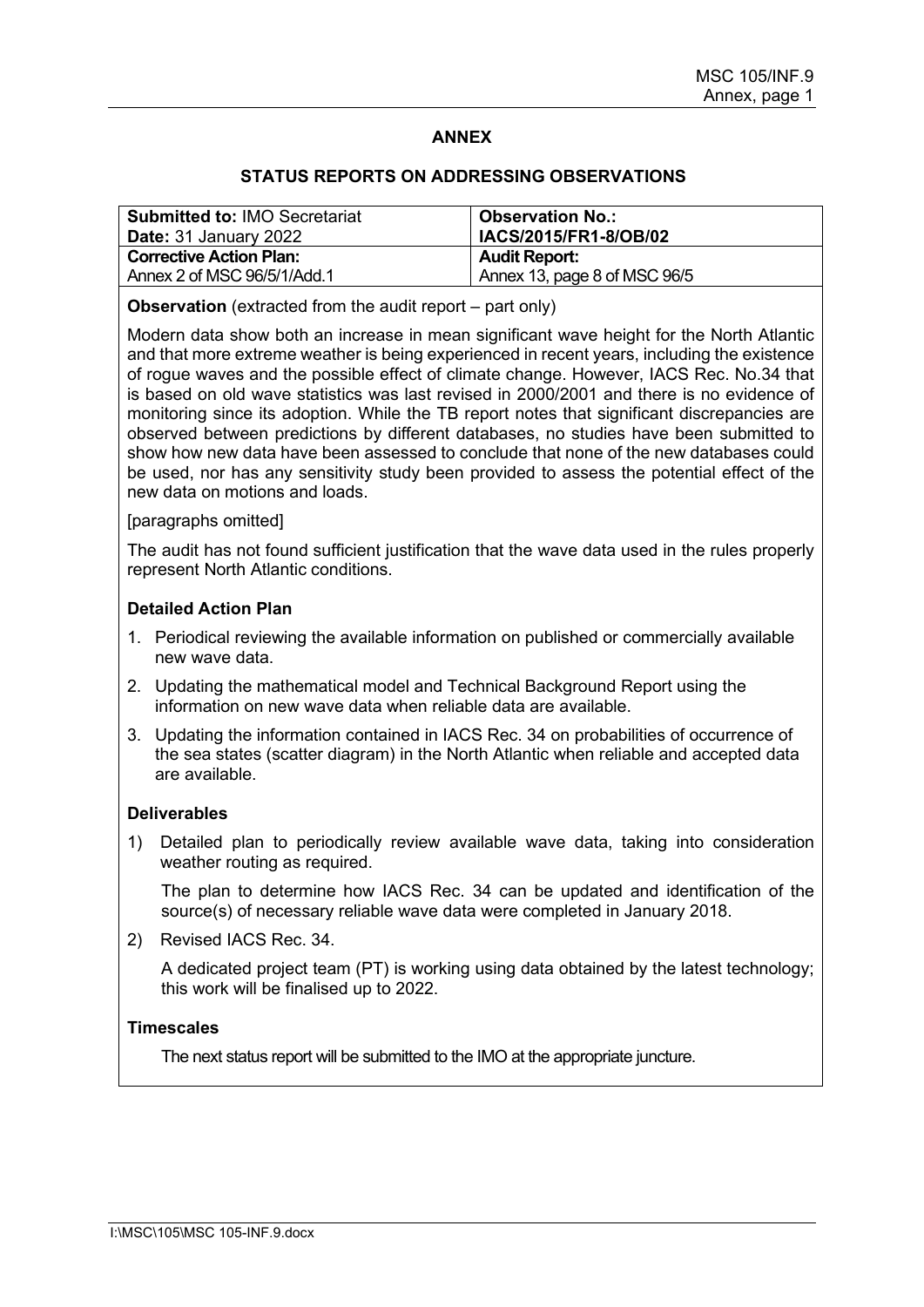| <b>Submitted to: IMO Secretariat</b><br><b>Date:</b> 31 January 2022 | <b>Observation No.:</b><br>IACS/2015/FR1-8/OB/04 |
|----------------------------------------------------------------------|--------------------------------------------------|
| <b>Corrective Action Plan:</b>                                       | <b>Audit Report:</b>                             |
| Annex 4 of MSC 96/5/1/Add.1                                          | Annex 13, page 11 of MSC 96/5                    |

### **Observation** (extracted from the audit report – part only)

No benchmarking of reference values (values obtained by direct analysis) with experimental or service data has been found, as requested by the GBS audit standard 2.2.4.

IACS replied 6 November 2014 that: "current CSR-OT and CSR-BC have been developed based on experiences from successful operation of ships and have been modified based on feedback from operational experience. This indicates current CSR-OT and CSR-BC already comprise service history data." However, the successful operation and operational experience referred to has not been reported as evidence of benchmarking to the audit.

### [paragraphs omitted]

However, upon a direct question at the last meeting with IACS 7 May 2015, IACS could not provide evidence that procedures for a systematic collection of data to benchmark CSR-H is in place.

## **Detailed Action Plan**

- 1. Development of a procedure for collection of experimental and service history data to benchmark IACS CSR requirements.
- 2. Validation and benchmarking of a method for determining the life-time ship motions and loads based on available experimental and service history data.

## **Deliverables**

1) IACS common procedure for the systematic collection of data to benchmark IACS CSR requirements.

IACS decided to hold in abeyance the discussion on a common procedure for collection of experimental and service history data to benchmark design loads in the IACS CSR until the on-going work related to IACS/2015/FR1-8/OB/02 is completed.

## **Timescales**

The next status report will be submitted to the IMO at the appropriate juncture.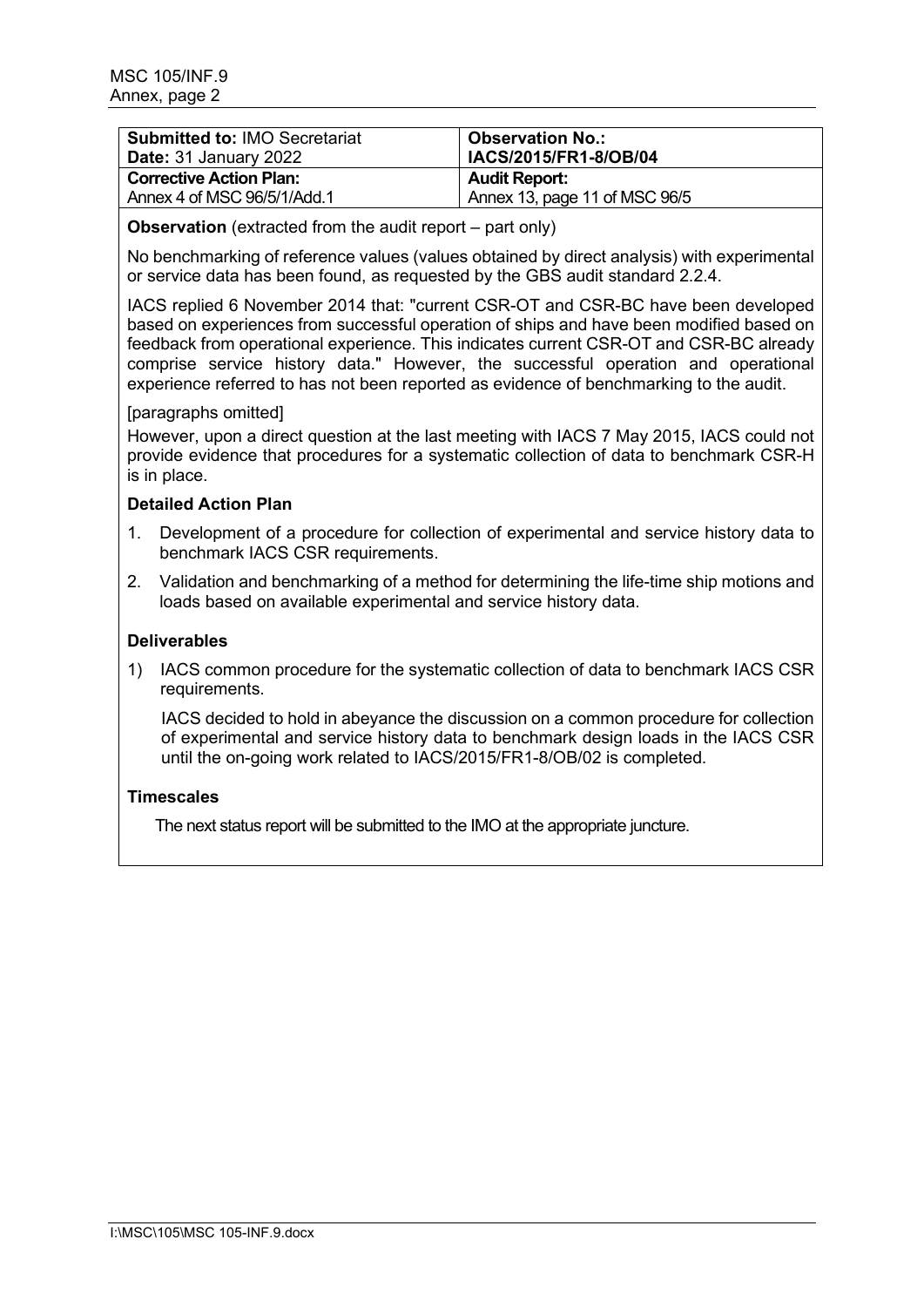| <b>Submitted to: IMO Secretariat</b> | <b>Observation No.:</b>       |
|--------------------------------------|-------------------------------|
| <b>Date: 31 January 2022</b>         | IACS/2015/FR1-8/OB/10         |
| <b>Corrective Action Plan:</b>       | <b>Audit Report:</b>          |
| Annex 10 of MSC 96/5/1/Add.1         | Annex 13, page 25 of MSC 96/5 |
|                                      |                               |

**Observation** (extract from the audit report – part only)

### [paragraphs omitted]

Limit standards for fabrication, fairness, alignment, welding, etc. are closely linked with the structural safety level adopted in the rules. Although, rules allow alternative standards, no guidance or criteria have been found for keeping the same safety level when accepting alternative standards.

In a reply to the teams' early comments on this issue 6 November 2014, IACS replied: '*One should assume that other standards force shipbuilders to apply measures of ship construction accuracy not lesser than those defined in IACS Rec.47. Maintenance Team will be asked to reconsider wording of [5.1.2].'* In a later reply to our interim report 14 March 2015, this was changed to: *'The acceptance of another standard as an alternative to IACS Rec. 47 is left up to the individual Class Societies with IACS Rec. 47 as a reference document.'*

However, neither of these interpretations '*not lesser than those defined in IACS Rec.47'* or *'with IACS Rec. 47 as a reference document.'* provide enough evidence to support IACS self-assessment about compliance with this audit standard since equivalence criteria have not been established in CSR-H and the consideration of this recommendation by the individual Class Societies cannot be predicted.

### **Detailed Action Plan:**

- 1. Consider the development of an IACS Guideline for acceptance of other recognized standards
	- a) Identify accepted recognized standards in order to develop, document and verify equivalency
	- b) Develop a procedure for accepting other standards
	- c) Develop acceptance criteria for accepting other standards

### **Deliverables**

- 1) Report of the study that addressed issues raised in the audit report.
- 2) IACS Guidelines, or updates to Recommendations as considered necessary.

IACS completed the study on the issues raised in the audit report and included the report of this study in IACS explanatory paper. In addition, IACS decided to revise its unified requirement UR Z23. UR Z23/rev.7 was approved and uniformly implemented by IACS members from 1 July 2021.

### **Timescales**

The outcome will be submitted to the IMO Secretariat as part of 3rd "IACS common package" for the first three-year cycle GBS maintenance of verification in March 2022.